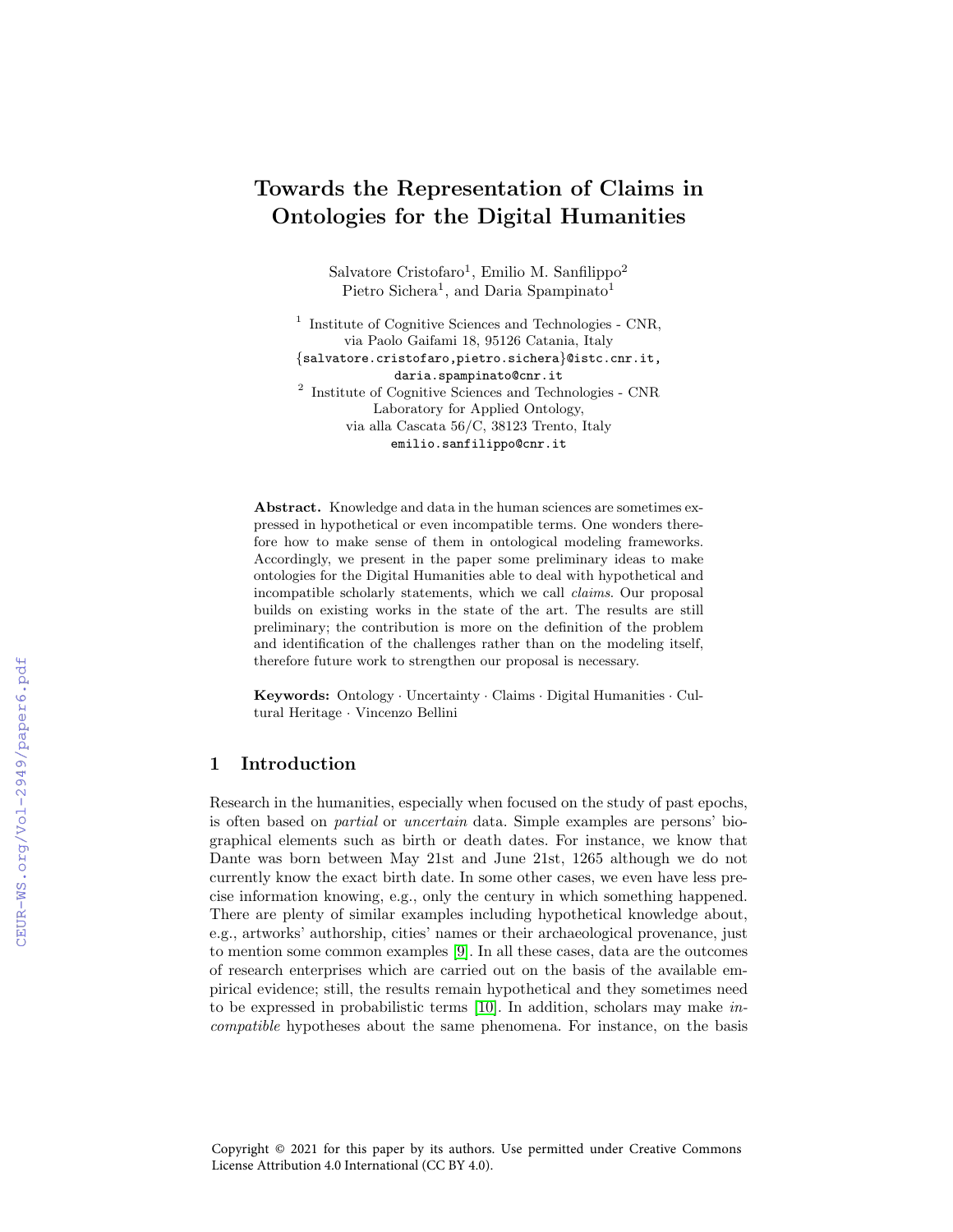of research, a scholar may infer that Dante was born on a certain day whereas another scholar may bring evidence but for a different date. Hence, to make sense of experts' knowledge, ontologies for the Digital Humanities (DH) need to find ways to accommodate the representation of hypothetical and incompatible scholarly statements, which we will call *claims* throughout the paper.

We address in the following some preliminary and ongoing research work related to these topics. In particular, by reviewing the state of the art, we rely on the work presented by Carriero et al. [\[3\]](#page-10-0) to explicitly address the representation of hypothetical and contrasting data. We will also discuss some challenges which require further work to reach a higher modeling robustness.

The paper is organized as follows. In Sect. [2](#page-1-0) we report on some examples of data collecting and organization, stressing the need for a framework addressing the representation of hypothetical/incompatible data. Relevant related works are reviewed in Sect. [3.](#page-2-0) We present in Sect. [4](#page-4-0) an analysis of how to represent scholarly claims, which is further elaborated in Sect. [5.](#page-5-0) Sect. [6](#page-10-1) concludes the paper.

### <span id="page-1-0"></span>2 Motivations and background

To exemplify the discussion about the modeling of hypothetical and incompatible knowledge and data in the Digital Humanities, we report here on some examples and data collected during a research project at the Belliniano Civic Museum of Catania (Italy) called Museo Virtuale della musica BellinInRete (BellinInRete hereafter) [\[6\]](#page-11-0).

The Museum preserves different kinds of objects related to the composer Vincenzo Bellini (1801-1835). One of the main goals of BellinInRete is to digitalize data about the cultural heritage preserved in the Museum in order to, first, facilitate the management of the data; second, to make it available – through the Web – to both scholars and the general public. The use of Semantic Web (SW) technologies is a desiderata for these goals but also to make more explicit the intended meaning of the data. In addition, we think that BellinInRete would benefit from both the exploitation of the reasoning mechanisms of SW languages like the Web Ontology Language (OWL) and their use to make the data compliant with the FAIR principles [\[16\]](#page-11-1).

A first attempt to model the heritage items preserved in the Belliniano Civic Museum via SW ontologies has been undertaken within BellinInRete by relying on the standard RDA cataloging framework, see [\[4\]](#page-11-2). More recently, an initial ontology inspired by CIDOC-CRM [\[1\]](#page-10-2), namely OntoBelliniLetters [\[5\]](#page-11-3), has been proposed (and is currently under refinement) concerning the organization of a corpus of letters of Vincenzo Bellini (and held by the Museum as well).[3](#page-1-1)

<span id="page-1-1"></span><sup>&</sup>lt;sup>3</sup> Within the project BellinInRete, a digital edition of Bellini's letters is carefully realized using the XML-based Text Encoding Initiative (TEI) for text markup and digitization (<http://licodemo.ilc.cnr.it/bellini-in-rete/>). This effort represents a relevant part of the project.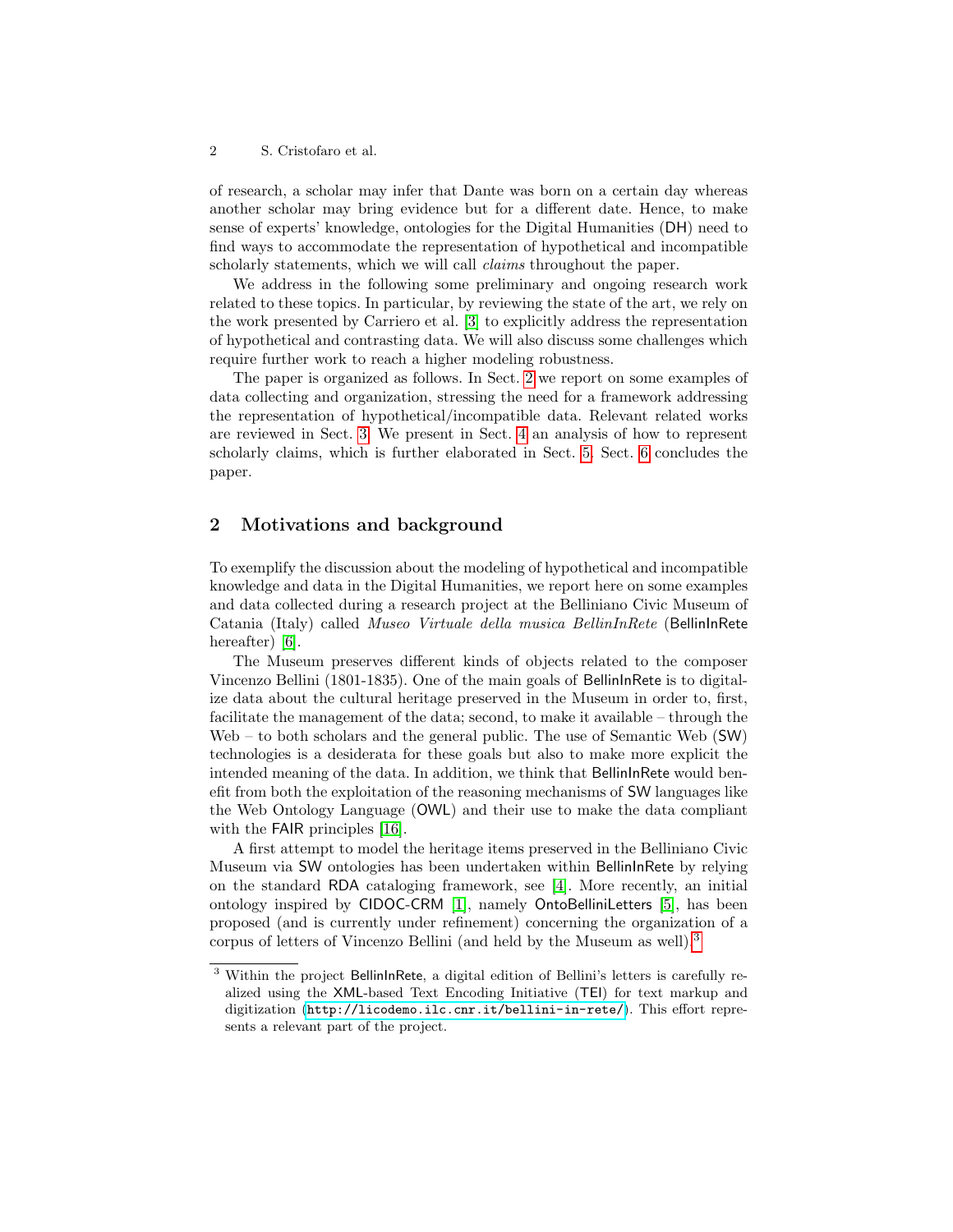Towards the representation of claims in ontologies for the Digital Humanities 3

Some of the data provided by the domain experts involved in the project are expressed by including different confidence degrees. In particular, this is the case of information about the dating of paper documents such as letters or musical scores but also paintings and posters, among other objects. As mentioned in the introduction, dates attributed to these items (e.g., when a letter was written by Bellini) are sometimes just approximated and hypothetical. For instance, to mention a simple case, one may not know the exact date when a poster advertising a performance was printed. However, if the poster reports the performance's date, one can at least infer that the poster was printed at some time before that date.[4](#page-2-1) To mention another example, although a letter may not specify the date when (or the place where) it was written, the postmark may provide information about when it was sent, a piece of data from which scholars can make hypotheses about when the letter was approximately written.<sup>[5](#page-2-2)</sup>

From a knowledge representation perspective, what is required in our understanding is a modeling framework allowing domain experts to specify explicitly their claims and the degrees of confidence of such claims about the investigated phenomena. In our view, therefore, the framework should satisfy – at least – the following requirements:

- R1: It needs to allow for the explicit representation of both certain and uncertain data, as well as the representation of conflicting data;
- R2: It needs to allow for the representation of meta-data about claims, e.g., who made the claim, when, and which confidence degree it bears (probable, improbable, etc.), among others.

In addition, as technological requirement, considering the wide use of the SW in nowadays applications, the framework should be manageable through SW languages and technologies (R3).

We explore in the next sections the development of such a framework by commenting on the state of the art and identifying some challenges for future work.

### <span id="page-2-0"></span>3 State of the art analysis

We have seen above that knowledge and data in the human sciences are often expressed in uncertain terms. It is not therefore surprising that existing works in the DH have already explored various manners to express uncertainty.

In application contexts dealing with the digital representation of text documents, the XML-based Text Encoding Initiative (TEI) allows modeling uncertainty by means of (combinations of) dedicated markup tags as reported in the

<span id="page-2-1"></span><sup>&</sup>lt;sup>4</sup> This is the case of the poster with inventory number CT0031\_S\_19 advertising a commemorative performance celebrating the centenary of Bellini's death.

<span id="page-2-2"></span><sup>5</sup> For instance, the date reported on the letter with inventory number CT0031 LL1.9 (a letter written in Naples by Bellini and addressed to Giovanni Battista Perucchini) does not include any month information. However, from the postmark, we know that it was sent in January.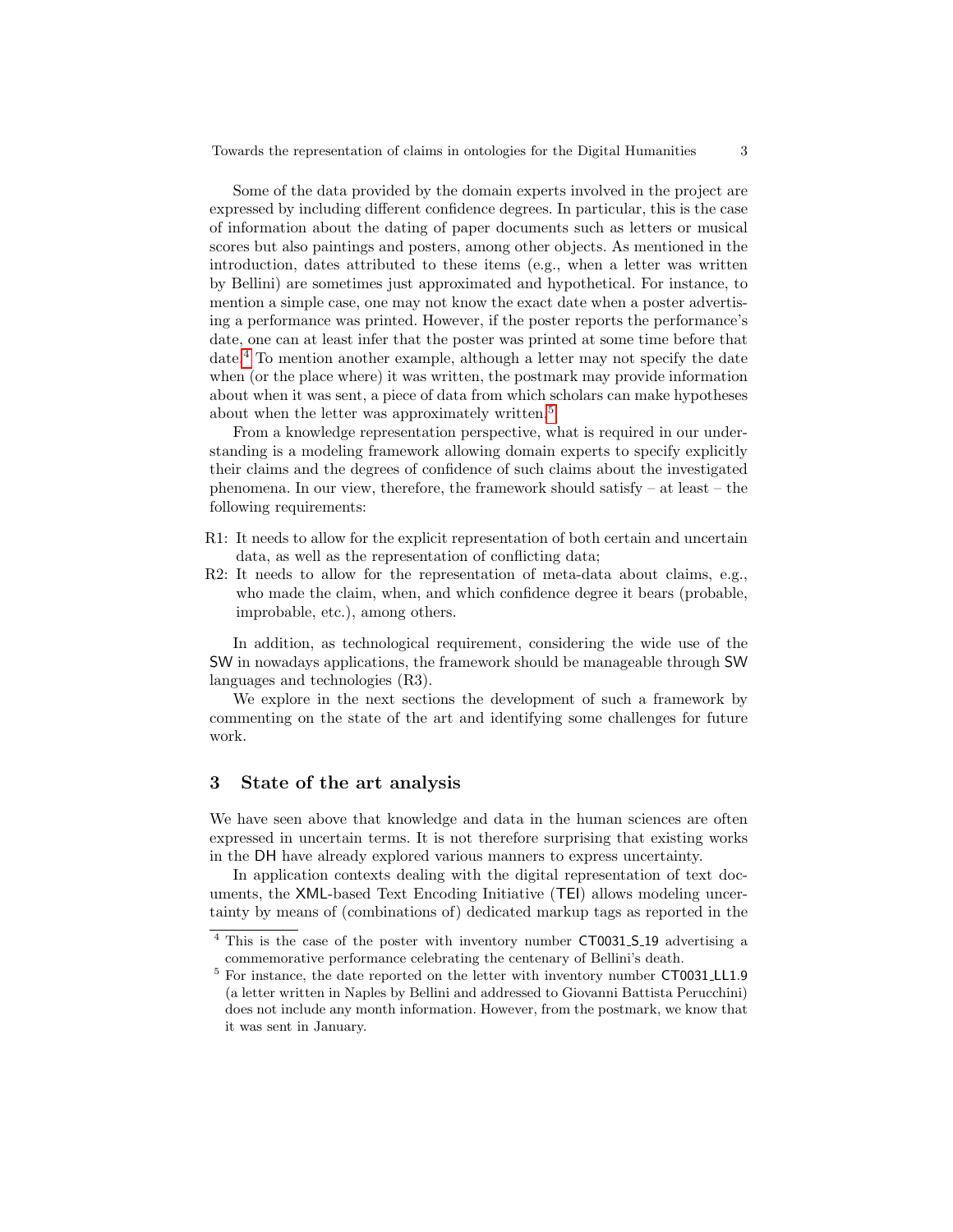TEI guidelines.[6](#page-3-0) This approach is useful to annotate digital texts although it is less relevant for our purposes.

In scenarios explicitly addressing the definition of knowledge or data models, it is worth mentioning the extension of CIDOC-CRM [\[1\]](#page-10-2) called CRMinf [\[15\]](#page-11-4). The purpose of this latter ontology is to represent meta-data of argumentation processes such as inference making resulting in beliefs with belief values. Examples of belief values are true and false, although the space of values can be enlarged. For instance, mimicking the value of a fuzzy logic, one may express any real number within the interval  $[0, 1]$  (see [\[13\]](#page-11-5)). The contents of beliefs, i.e., what beliefs say, called proposition set, as well as the premises which one assumes to infer a belief are all intended as CIDOC-CRM's information objects, i.e., descriptions which exist independently from specific supports. For example, one may represent a particular inference making process reaching the belief with (i) proposition set 'Dante was born between May 21st, 1265 and June 21st, 1265' and (ii) belief value probable. In addition, the ontology covers the class Inference Logic for "the rules used as inputs to [...] Inference Making" [\[15,](#page-11-4) p.10]. It should be clear that CRMinf is meant to document reasoning procedures for logical derivations but, since it is only informally specified, it cannot formally express them.

In the work of Carriero et al. [\[3\]](#page-10-0) relative to the development of a SW ontology for cultural heritage, the authors rely on the ontology called Descriptions and Situations (D&S) [\[8\]](#page-11-6) for representing scholarly attributions; e.g., the attribution of authorship to a document. A situation is a portion of reality whose constituting entities stand in some relations and satisfy a description (i.e., an information object, see [\[14\]](#page-11-7)). Some situations, called interpretations, bear an epistemological nature because they do not represent domain entities as they are but as they are conceived and characterized by domain experts. For instance, the situation in which a person is attributed to a book in the role of author is an interpretation, an "epistemological fact", based on some (possibly partial) scholarly evidence.

A different approach is proposed by Martin-Rodilla et al. [\[10\]](#page-11-8) based on fuzzy logic. The authors have also proposed a manner to represent fuzzy values in conceptual models [\[9\]](#page-11-9). By relying on fuzzy logic, this proposal allows to express the degree of truth of data in a precise manner (which can be also approximated in qualitative terms, as the authors show). Differently from both CRMinf and Carriero et al. [\[3\]](#page-10-0), however, the authors do not characterize the attribution of uncertainty values, e.g., in terms of who made it, when, etc.

We will see in the next sections how the approaches of CRMinf and Carriero et al.[\[3\]](#page-10-0) could be exploited to represent uncertain but also conflicting claims. Also, although the use of non-classic logics seems better suited to deal with partial or probable knowledge, differently from Martin-Rodilla et al. [\[10\]](#page-11-8), we stick on classical logic to facilitate the use of SW technologies in future works.

<span id="page-3-0"></span> $^6$ <https://tei-c.org/release/doc/tei-p5-doc/en/html/CE.html>, last accessed in June 2021.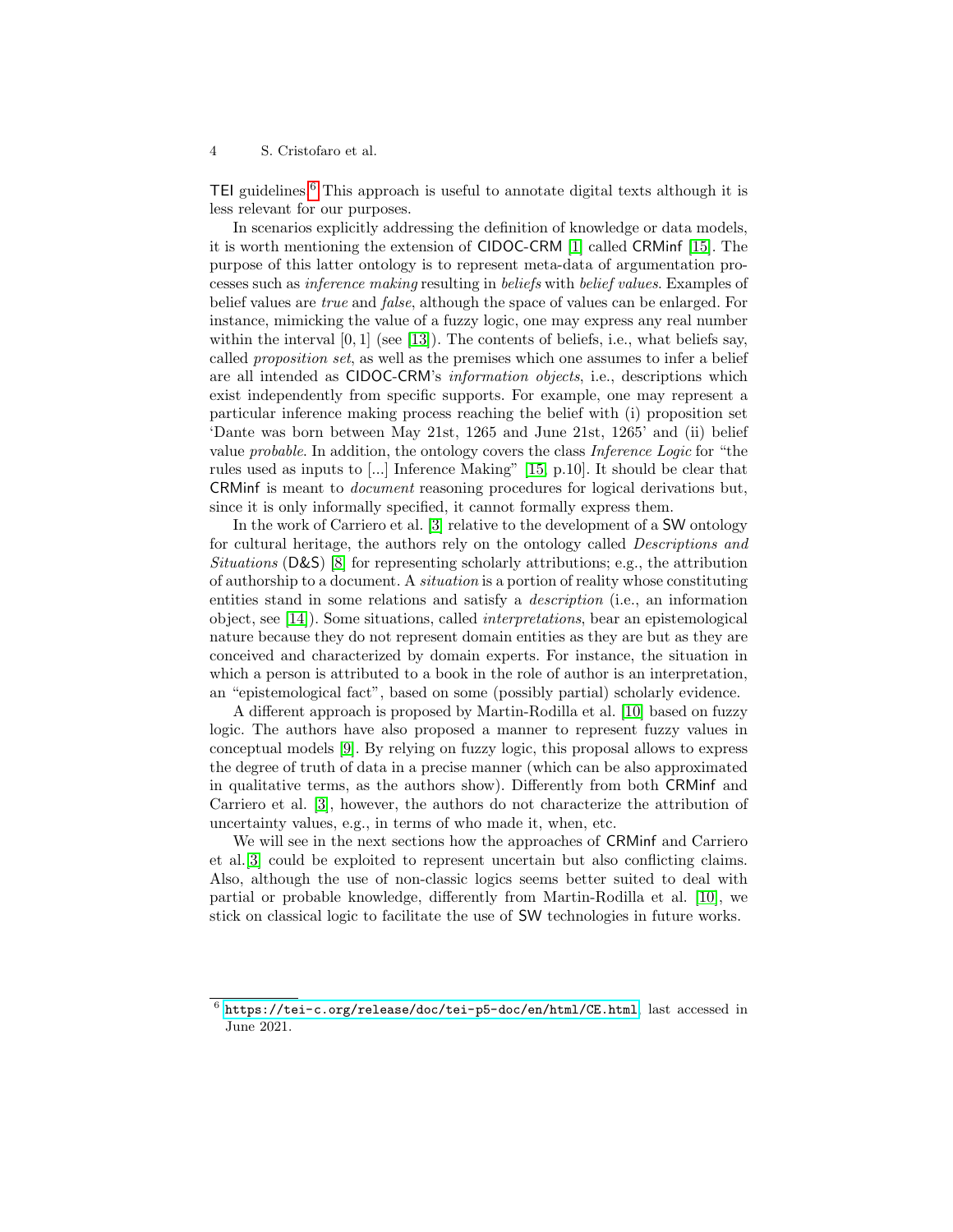#### <span id="page-4-0"></span>4 A modeling proposal based on claims

We can consider an ontology as a representation about which things exist in an application domain, how they are related and characterized. Alternatively, an ontology stands for a representation of a domain as this is understood by some agents (domain experts, typically) within a certain context. Let us call realism and descriptivism these two approaches, respectively (see [\[11\]](#page-11-10)). As common practice in ontology engineering, the assumptions behind the two approaches do not necessarily find an explicit place in ontologies.

To make an example, consider a relation like bornAt holding between a person and the time when she was born. From an ontology modeling perspective, it can be represented in different ways. An approach, inspired by ontologies like DOLCE [\[11\]](#page-11-10) or CIDOC-CRM [\[1\]](#page-10-2), could be provided by formulas like [\(1-](#page-4-1)[2\)](#page-4-2) (we do not mean to provide an exhaustive formal representation but to introduce some examples to exemplify the discussion). Formula [\(1\)](#page-4-1) introduces the primitive predicate broughtIntoLife(e, x, t) saying that the event e brought person x into life at time t.

<span id="page-4-1"></span>
$$
broughtIntoLife(e, x, t) \rightarrow Event(e) \land Person(x) \land Time(t)
$$
 (1)

This predicate is used in [\(2\)](#page-4-2) by which  $bornAt(x, t)$  means that there was an event, namely, a birth event, bringing x into life at  $t$ <sup>[7](#page-4-3)</sup>.

<span id="page-4-2"></span>
$$
bornAt(x, t) \leftrightarrow \exists e (broughtIntoLife(e, x, t))
$$
\n
$$
(2)
$$

Further restrictions can be used to characterize the event's time, e.g., to specify that it cannot span across days, months or years.<sup>[8](#page-4-4)</sup> From a realist perspective, the formulas are meant to describe how reality is. In the descriptivism view, they tell how experts conceive reality. In both cases, however, reference to either plain reality or experts' conceptualization remains at the meta-modeling level, and these assumptions are not reflected in the formulas.

Assume now that we do not know the exact date when someone was born. To mention an example from BellinInRete, it is not certain that Francesco Ferlito, Vincenzo Bellini's uncle, was born in 1770. In this case, we are not only interested in saying that there was an event which brought Ferlito into life (either in the realist or descriptivism sense). We need to make explicit reference to what domain experts think and, in particular, we need to represent the association between Ferlito and his birth time as an hypothetical assessment, i.e., a (sound) belief about when he was born. As said in the previous sections, the representation of hypotheses plays a relevant role in the human sciences (and not only of course), e.g., because scholars have only partial data about domain entities.

A way to handle similar scenarios may be via the explicit introduction of claims. The idea is to represent some of the properties characterizing domain

<span id="page-4-3"></span><sup>7</sup> Recall that ontologies like DOLCE [\[11\]](#page-11-10) or CIDOC-CRM [\[1\]](#page-10-2) allow representing data values, including dates, according to value spaces (called quality spaces in DOLCE).

<span id="page-4-4"></span><sup>&</sup>lt;sup>8</sup> A degree of approximation is commonly employed when representing dates. As a matter of fact, one seldom represents the exact moment when someone was born.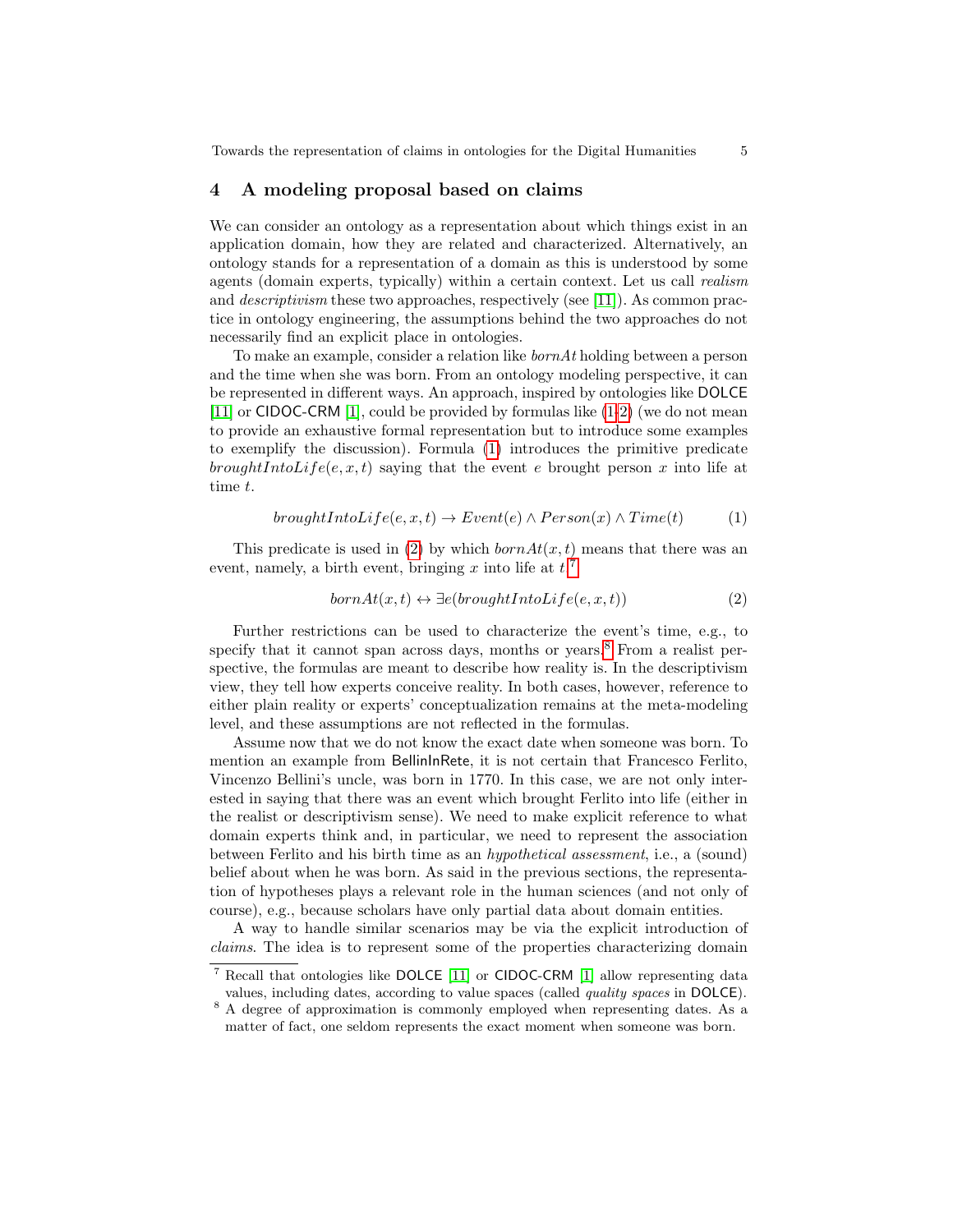entities from an explicit descriptivist and epistemological perspective. For instance, recalling the example above, this view may lead to a formula like [\(3\)](#page-5-1), where  $bornAt(x, t, c)$  is now a ternary predicate read as 'person x was born at time t according to claim  $c'$ .

<span id="page-5-1"></span> $bornAt(x, t, c) \leftrightarrow Claim(c) \land \exists e(broughtIntoLife(e, x) \land assigns(c, t, e))$  (3)

Intuitively,  $bornAt(x, t)$  in formula [\(2\)](#page-4-2) expresses a direct link between a person and her birth event's time, whereas  $bornAt(x, t, c)$  in [\(3\)](#page-5-1) bears an "epistemological flavor" saying that the relation  $bornAt$  between x and t holds only because of claim c. In a sense, the predicate  $bornAt$  is "relativized" to the claim, hence it expresses an hypothesis about the phenomena. Note that the formula employs the (primitive) relation  $assigns(c, t, e)$  saying that 'claim c assigns time t to the event e.' Also, *broughtIntoLife*, differently from formula [\(1\)](#page-4-1), is now a binary relation between an event and a person (for simplicity, we do not formally introduce this new predicate), because the link between the event and the time when the event is supposed to have occurred is asserted only via the claim.

In our understanding, a modeling approach on these lines could turn useful to make explicit the dependency of some data on intentional attributions, recalling the requirements mentioned in Sect. [2.](#page-1-0) In the next section, we dig into the notion of claim addressing some modeling challenges for its representation in ontologies, including the relation between, say, "claimed-" and "regular-" predicates (e.g., bornAt in  $(3)$ , and bornAt in  $(2)$ , respectively).

# <span id="page-5-0"></span>5 Discussion on claims

In order to put forward the introduction of claims, we shall say more about how they could be conceived, also with respect to existing ontological frameworks. Since our research is still preliminary, we address some proposals and challenges which need to be further investigated to reach a higher robustness.

Claims wrt the state of the art. We understand claims as entities that (i) result from scholarly investigations, (ii) bear epistemological values (see below), (iii) are accessible in an inter-subjective manner, (iv) can be collaboratively formulated by multiple scholars, and (v) depend on their creators. Thus, different scholars can express – independently from each other – similar but not identical claims. In addition, (vi) there can be conflicting claims about the same phenomena; e.g., the impresario Alessandro Lanari was born in 1790 according to Seminara (see [\[2,](#page-10-3) p. 201]), and in 1787 according to the data reported in VIAF.<sup>[9](#page-5-2)</sup> Finally, it seems reasonable to consider claims as (vii) static entities which can persist through time but cannot change. For example, if scholar s formulates claim  $c$  at time  $t$  about document  $d$  attributing it to author  $a$ , then, if at a later time  $t'$  s attributes the authorship of d to a different author  $a'$ , s creates a new claim  $c'$  which entertains various relations with  $c$  (e.g., being about the same document d, being produced by the same scholar  $s$ , being a revision of  $c$ , etc.).

<span id="page-5-2"></span> $^9$  <http://viaf.org/viaf/30590930>, last accessed in June 2021.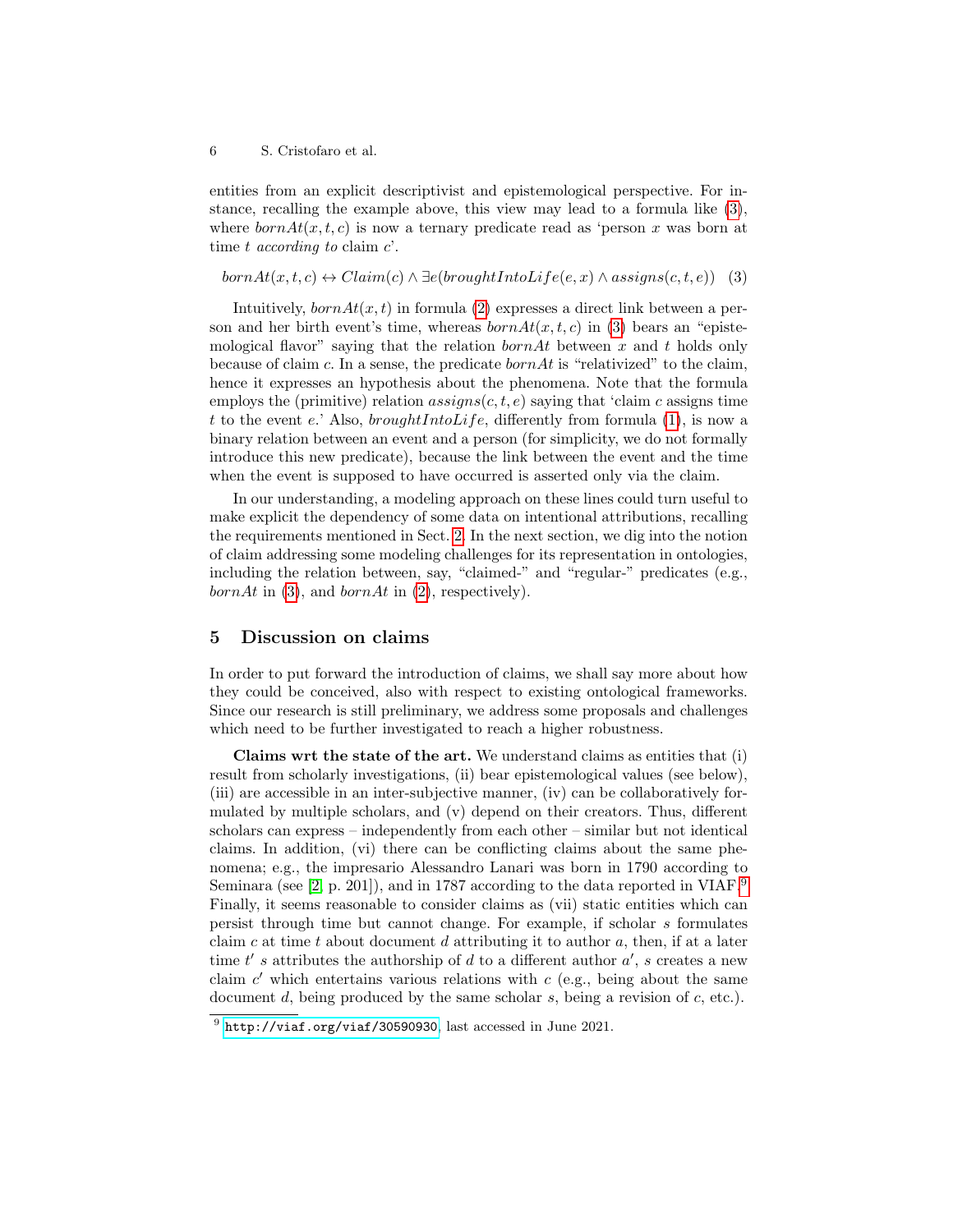There are some analogies but also relevant differences between our ideas and what done by CRMinf [\[15\]](#page-11-4). First, CRMinf's *beliefs* are temporal entities. To quote from  $[15, p.11]$  $[15, p.11]$ , "[t]his can be understood as the period of time that an individual [agent] or group [of agents] holds a particular set of propositions to be true, false or somewhere in between". Claims stand on a more abstract level, since we do not mean to represent a temporal entity in which an agent holds an hypothesis, e.g., the state in which agent a thinks that Alessandro Lanari was born in 1790; rather, we focus on the hypothesis itself. In this sense, claims are more similar to CRMinf's proposition sets. Clearly, one can introduce the time in which a claim is created, as well as its creation event or the state in which someone holds the claim. Second, we agree with CRMinf in that claims depend on their creators, which can be single agents (*actors* in CIDOC-CRM's terminology) or groups.

Carriero et al. [\[3\]](#page-10-0) express scholarly attributions via the representation of interpretations (i.e., facts with an epistemological status). As a working hypothesis, claims could be understood as specific types of descriptions (in the sense of [\[3\]](#page-10-0)) satisfying the conditions mentioned at the beginning of this section. In particular, when a claim assigns a property to an entity, e.g., a birth date to a person or authorship to a document, there is a corresponding interpretation representing the epistemological fact in which the entity satisfies that property (see below for discussion and examples).

The conceptual model. Following Carriero et al.'s [\[3\]](#page-10-0), the diagram in Fig. [1](#page-6-0) illustrates (in a preliminary manner) how our approach may work (classes in yellow are taken from [\[3\]](#page-10-0)). More precisely, the conceptual model is based on the ontology called ArCo context description and its modeling pattern for representing situations.<sup>[10](#page-6-1)</sup>



<span id="page-6-0"></span>Fig. 1. Preliminary modeling of claims based on Carriero et al. [\[3\]](#page-10-0).

<span id="page-6-1"></span> $\overline{10}$  The ontology is available at [https://w3id.org/arco/ontology/](https://w3id.org/arco/ontology/context-description/1.2) [context-description/1.2](https://w3id.org/arco/ontology/context-description/1.2); the situation-pattern can be found at [http:](http://www.ontologydesignpatterns.org/cp/owl/situation.owl) [//www.ontologydesignpatterns.org/cp/owl/situation.owl](http://www.ontologydesignpatterns.org/cp/owl/situation.owl) (both resources last accessed in June 2021).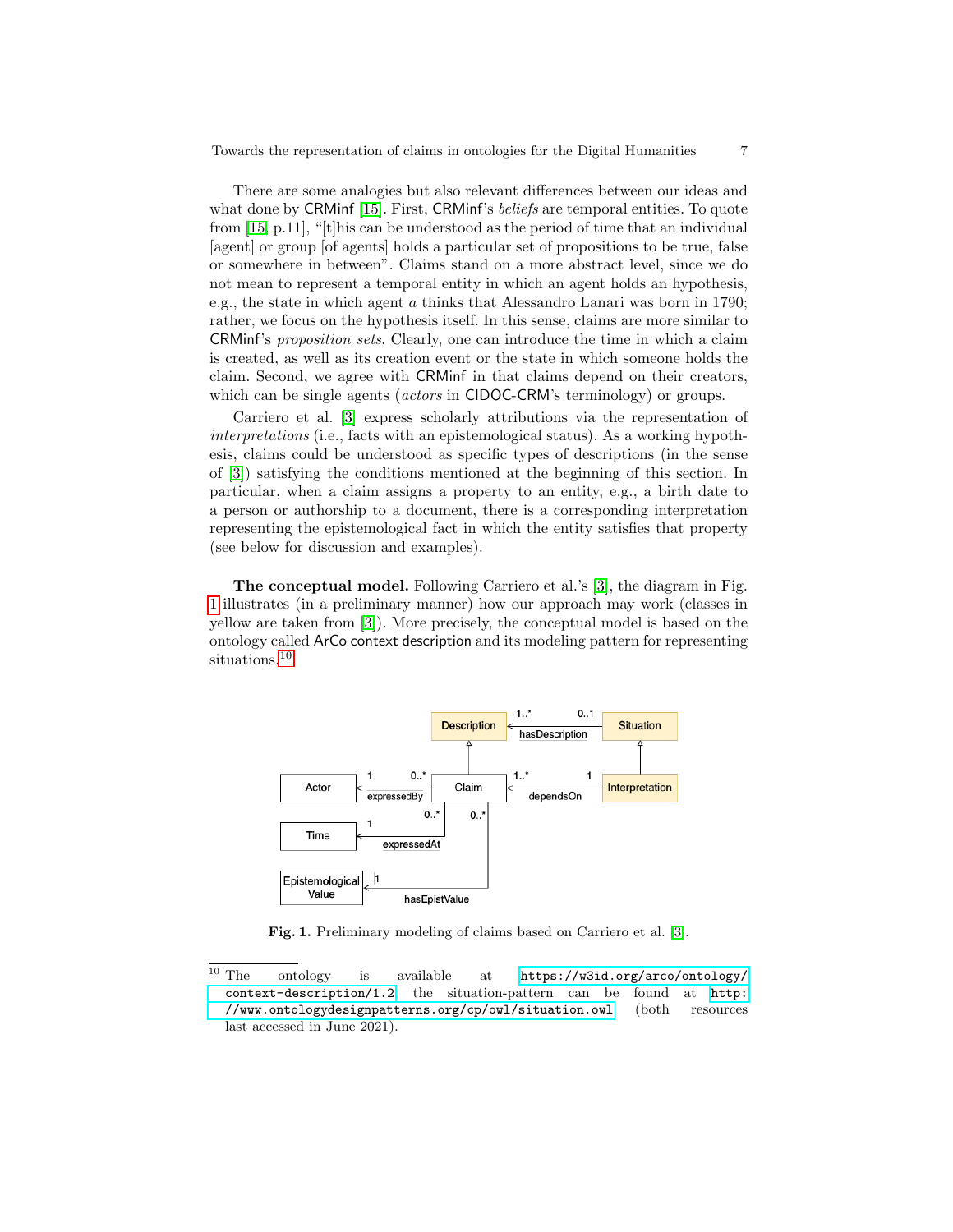Considering the diagram in the figure, the relation hasDescription, here used between *Situation* and *Description*,<sup>[11](#page-7-0)</sup> tells that a situation is the state of affairs corresponding to (satisfying) what the description describes. For instance, for the description  $d$  telling that Lanari was born in 1790, the situation satisfying d is constituted by Lanari exemplifying the property of being born in 1790. The relation is situation of (and its inverse has situation; not shown in the diagram) is used to link a situation to its constituting elements. Recall that situations in [\[3\]](#page-10-0) are the ontological counterparts for reified relations in languages like OWL which do not support the representation of predicates with arity higher than two (see [\[3,](#page-10-0) p.20]). In the context of [\[3\]](#page-10-0), therefore, the relation is situation of can be seen as the link between a reified relation and its arguments. As said, the Interpretation class models situations with an epistemological grounding, hence, they exist because of interpretation criteria (represented in [\[3\]](#page-10-0) by the class Interpretation Criterion) identifying them. These criteria share some similarity with our notion of claim. The authors do not however specify, e.g., whether the identity of interpretation criteria is bound to their creators or whether they can change in time while maintaining their identity. This is the reason why we subsume Claim under Description rather than extending Interpretation Criterion (which indeed does not appear in Fig. [1\)](#page-6-0). We use the relation *dependsOn* to stress that interpretations require claims to exist. Its cardinality is one-to-many on the side of Claim; this is because a situation may correspond to multiple claims which state the same fact but differ with respect to their creators. Claims attributing different or even incompatible properties to the same entities pose some challenges which we will address later in this section.

Concerning epistemological values, intuitively, one may need to say that a claim bears a certain level of uncertainty. Recall that classical logic is bivalent, i.e., (logical) propositions are either true or false (and nothing more). This could pose some limits for representing claims, and an approach based on the use of non-classical logics would be likely more suited, e.g., along the lines of what done by Martin-Rodilla et al. [\[10\]](#page-11-8). On the other hand, as said, the use of classical logic allows using SW technologies for knowledge representation and reasoning, which is a desiderata in nowadays DH application scenarios and in our project(s) as well (requirement R3, Sect. [2\)](#page-1-0)

A way to handle epistemological values in a modeling framework based on classical logic could be done on the lines of CRMinf (see Sect. [3\)](#page-2-0). For instance, one may introduce a class for (sorts of) epistemological characteristics, i.e., Epistemological Value in Fig. [1,](#page-6-0) expressing either qualitative values only (similarly to [\[7,](#page-11-11)[9\]](#page-11-9)) or more precise quantitative metrics.[12](#page-7-1) The manner in which these values are established is meta-information remaining out of the scope of the ontology; that is, we assume that a scholar decides which epistemological value a claim bears with respect to the adopted research methodology. We are aware that

<span id="page-7-0"></span> $11$  Domain and range for  $hasDescription$  are not specified in ArCo context description. At first glance, this relation generalizes the relation *satisfies* used in D&S [\[8\]](#page-11-6).

<span id="page-7-1"></span> $12$  The representation of epistemological values can be refined by adopting an approach similar to DOLCE [\[11\]](#page-11-10) to model values in terms of *quality spaces*.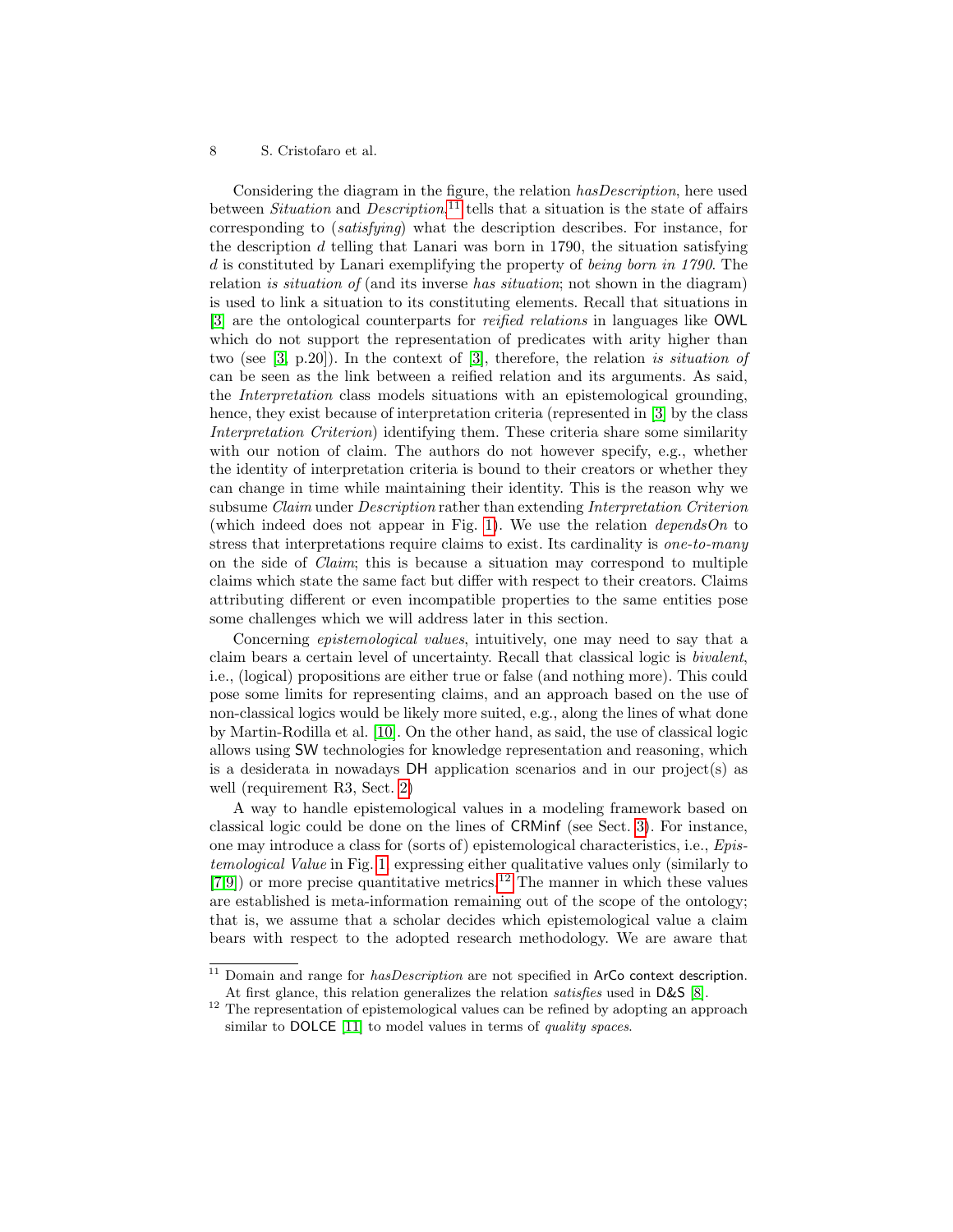this is only a simple way to "mimic" non-classical truth-values. In a sense, our proposal is a trade-off between modeling needs and technological requirements.

Finally, as the terminology suggests, relations between Claim, Actor, and Time are simple links to relate claims to the actor (single person or group) who made the claim and the time at which the claim is expressed, respectively.

Figure [2](#page-8-0) represents an exemplification of the diagram above to a specific claim by which Alessandro Lanari was born in 1790 according to Seminara such that the claim has epistemological value probable and was expressed at a certain time. Since we represent the attribution of a birth date, both the claim and the resulting interpretation are called – following  $[3]$  – *dating* claim and interpretation. Also, the relation is dating of is used in [\[3\]](#page-10-0) to explicitly link a dating interpretation to the person to which it is about.<sup>[13](#page-8-1)</sup>



<span id="page-8-2"></span><span id="page-8-0"></span>Fig. 2. Seminara's claim about Alessandro Lanari's birth date

Challenges. Moving to some open challenges requiring further research, first, the structure of claims and situations need to be better characterized and linked. For instance, a formula like [\(4\)](#page-8-2) could be adopted to tell that if claim c assigns birth date t to person p, there exists an interpretation i standing for the epistemological fact in which the dating of (the birth event of)  $p$  is  $t$ , and i satisfies/depends on c (see Fig. [2\)](#page-8-0). A similar approach could be used to characterize other types of assignment relations and the corresponding claims.

$$
assigns BirthDate(c, t, p) \rightarrow \exists i (hasDescription(i, c) \land dependsOn(i, c) \land isDatingOf(i, p) \land date(i, t))
$$
(4)

A second and important challenge concerns the relation between hypothetical and non-hypothetical (i.e., certain) knowledge, therefore, the use of claimedpredicates (e.g.,  $bornAt(x, t, c)$ ) in tandem with regular predicates ( $bornAt(x, t)$ ). For example, considering again the case represented in Fig. [2,](#page-8-0) the dating interpretation tells that Alessandro Lanari was born in 1790 according to a dating claim. Consequently, we cannot infer that Lanari was born in 1790 independently

<span id="page-8-1"></span><sup>&</sup>lt;sup>13</sup> The representation of claims could be done at different levels of granularity. For instance, in the case of dates, one may explicitly tell that the claim is about both the month and the day, in which case two different dating claims (about the same person) would be needed.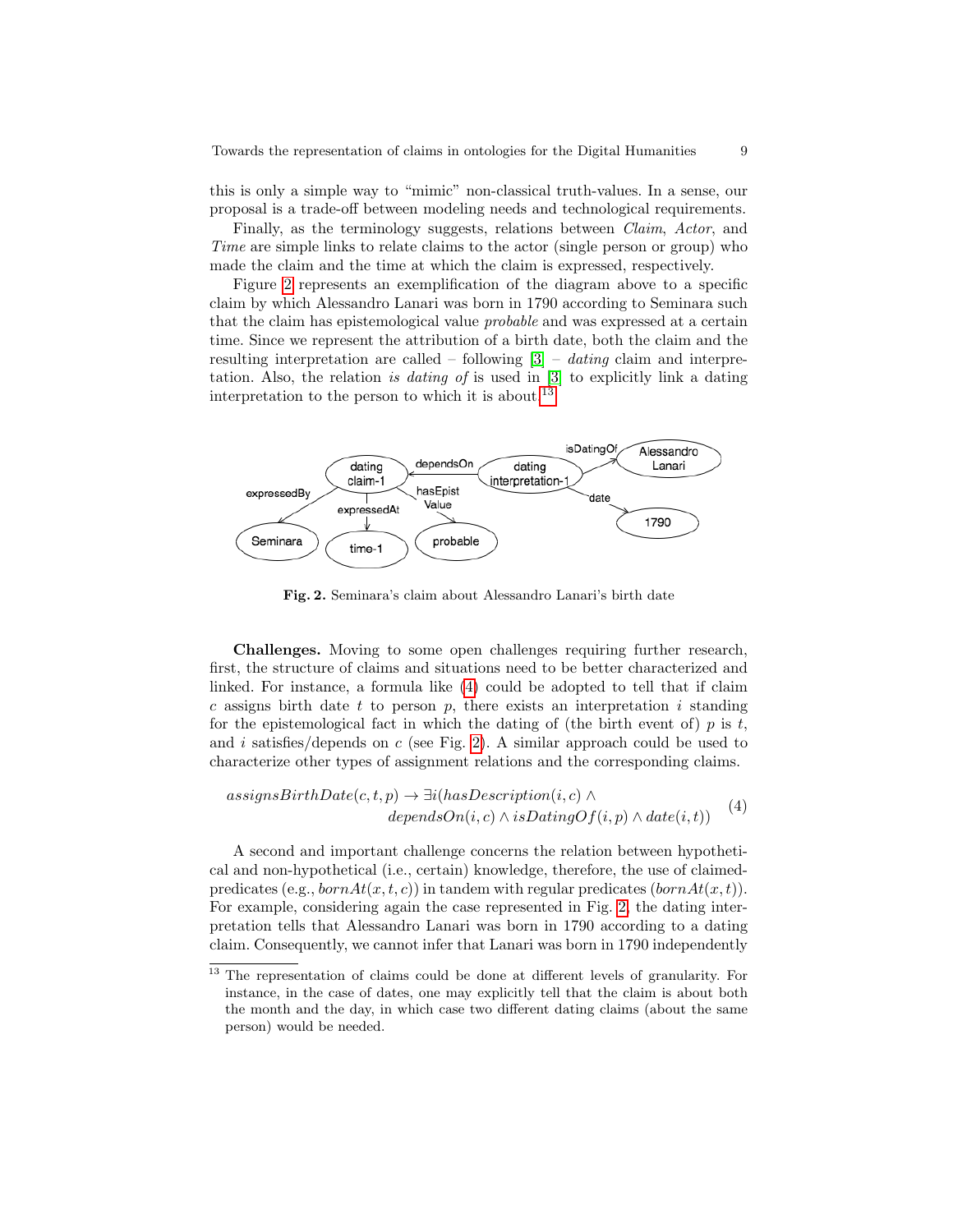from the claim. Thus, a formula like [\(5\)](#page-9-0) cannot be assumed in general.

<span id="page-9-0"></span>
$$
bornAt(x, t, c) \rightarrow bornAt(x, t)
$$
\n
$$
(5)
$$

In our understanding, an ontology for the DH needs to represent claims along with an approach for domain entities which do not require the attribution of hypothetical properties. There are at least two scenarios where the use of claims seems appropriate: the first one, to express a level of uncertainty about the data; the second one, to document the provenance of the data, e.g., as seen above, that it is according to Seminara that Lanari died in 1790. This however requires a deeper analysis of provenance knowledge and modeling requirements to better understand how our approach can deal with provenance scenarios in applications.

Also, it could be argued that data increase in reliability and becomes more certain if there is increasing evidence about them, or the scholarly community has put in place verification strategies. The verification of data in the human sciences can be challenging, especially when one has only partial sources about past phenomena. From this perspective, one might dig into the link between certainty and uncertainty via theories for judgement aggregation, exploring therefore the manner in which multiple claims could be consistently aggregated (see [\[12\]](#page-11-12)). Aggregation mechanisms are also needed to combine data which are expressed at different granularities; e.g., claims ascribing the birth date of a person with a time interval vs. claims ascribing specific time points within the interval.

A third challenge, mentioned throughout the paper, concerns the representation and management of incompatible claims, which can lead into inconsistencies with respect to the assumed background knowledge; e.g., with axioms establishing that a person cannot be born on different dates. One may explore in this case, too, the application of judgment aggregation methods to discard conflicting data. If this is not possible, e.g., because there is no definitive reliability measure in favor of a piece of data, another strategy could consist in "relaxing" the knowledge constraints.

Just to mention an example, a formula like [\(6\)](#page-9-1) could be (reasonably) used to tell that when two different claims c and  $c'$  attribute birth dates t and  $t'$ , respectively, to the same person  $x$ ,  $t$  and  $t'$  need to be the same date.

<span id="page-9-1"></span>
$$
bornAt(x, t, c) \land bornAt(x, t', c') \to t = t'
$$
\n
$$
(6)
$$

However, since there can be conflicting claims about the same phenomena, an approach on the lines of [\(6\)](#page-9-1) could be too restrictive. For this reason, [\(6\)](#page-9-1) could be discarded from the background knowledge to make it possible for two equally reliable claims to attribute incompatible properties to the same entity, leading to incompatible but co-existent situations.

Figure [3](#page-10-4) shows VIAF's claim about Alessandro Lanari's birth date. This claim and the corresponding situation coexist with what represented in Fig. [2](#page-8-0) (at least, up to the point in which some grounded evidence emerges from one of the two claims). $14$ 

<span id="page-9-2"></span> $14$  For archival purposes, one may be interested in keeping claims that have been discarded because they are not anymore accepted by the scholarly community. In this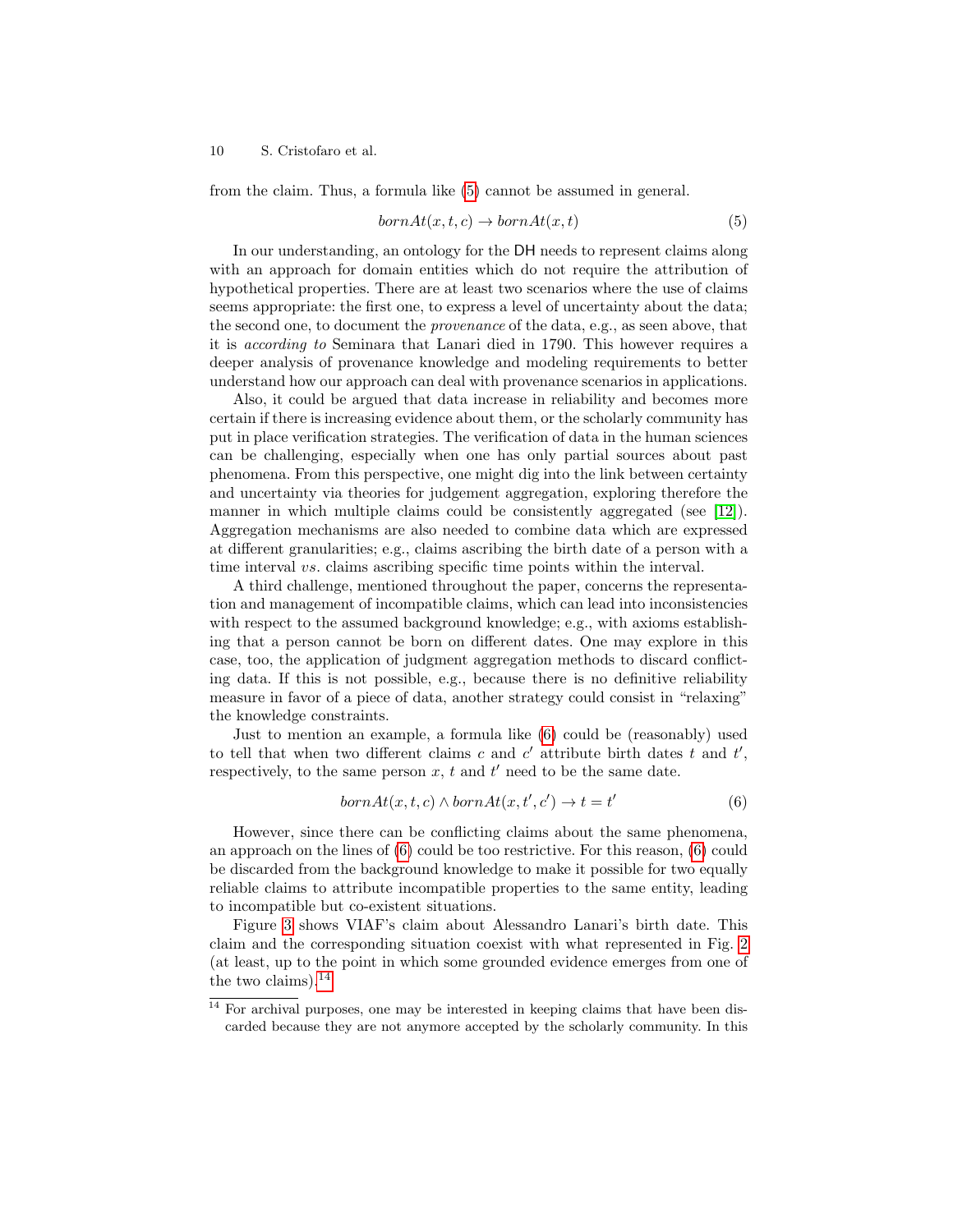

<span id="page-10-4"></span>Fig. 3. VIAF's claim about Alessandro Lanari's birth date

# <span id="page-10-1"></span>6 Conclusions and future work

We discussed in the paper the representation of hypothetical knowledge in the field of the Digital Humanities from an ontological modeling perspective. We proposed to tackle this topic in terms of properties claimed by scholars on research evidence. Claims can be formulated collaboratively by multiple scholars, are accessible in an inter-subjective manner, and bear epistemological values describing their level of uncertainty/reliability.

The research work described in the paper is still in its infancy, and some identified research challenges remain still open; examples include the representation of claims about incompatible properties and the relationships between hypothetical and certain knowledge. We plan to address these challenges more carefully as future work. In particular, this will be done by taking into account theories for judgment aggregation and modeling approaches for the representation of beliefs. This analysis will hopefully contribute to reach a more mature level of understanding of the raised issues and to put forward our ideas in a robust formal setting exploitable in SW applications.

Acknowledgements: We are grateful to colleagues at the CNR Institute of Cognitive Sciences and Technologies (ISTC), as well as to SWODCH's reviewers for their valuable comments on previous versions of the paper. No one but us is responsible for any remaining mistake.

# References

- <span id="page-10-2"></span>1. Bekiari, C., Bruseker, G., Doerr, M., Ore, C.E., Stead, S., Velios, A.: Definition of the CIDOC Conceptual Reference Model. version 7.1. ICOM/CIDOC Documentation Standards Group. CIDOC CRM SIG (2021)
- <span id="page-10-3"></span>2. Bellini, V.: Carteggi (ed. Seminara, G.). No. CXXXI in Historiae Musicae Cultores, Leo S. Olschki Editore (2017)
- <span id="page-10-0"></span>3. Carriero, V.A., Gangemi, A., Mancinelli, M.L., Nuzzolese, A.G., Presutti, V., Veninata, C.: Pattern-based design applied to cultural heritage knowledge graphs. Semantic Web (Preprint), 1–45 (2019)

case, in order to avoid conflicts with the background knowledge, the discarded data could be decoupled from the knowledge base (see [\[12\]](#page-11-12) for a proposal on these lines).